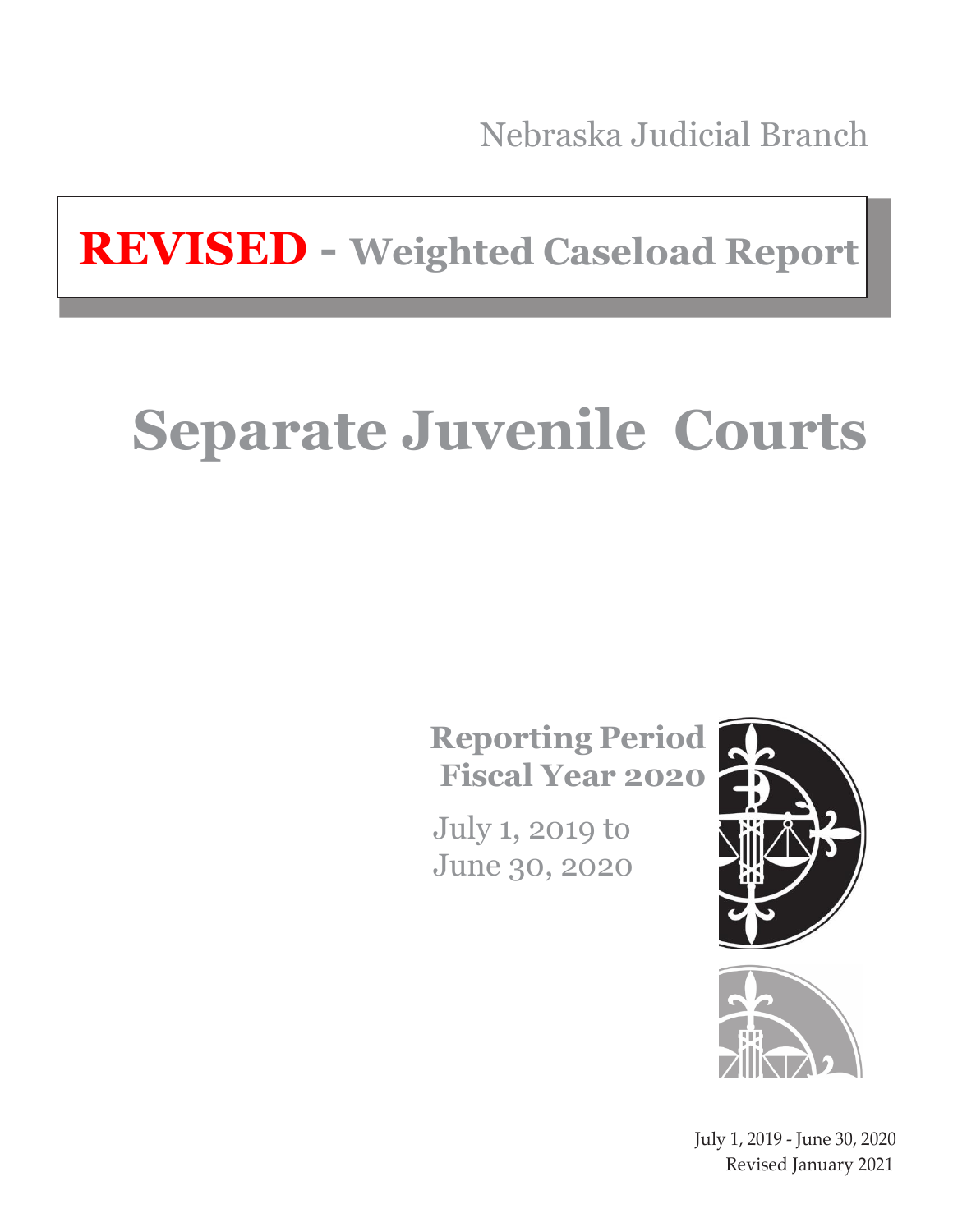# Reason for Revised Weighted Caseload Report – Separate Juvenile Courts (FY 2020)

After the *Weighted Caseload Report – Separate Juvenile Court (FY 2020)* was published on the Nebraska Supreme Court website, the Nebraska State Court Administrator discovered a counting error regarding the number of 3A children. The error resulted from counting some children more than once. This overcounting also caused the need for judges to be overestimated in each district, as illustrated in the following table:

|                                          | <b>District 2</b> | <b>District 3</b> | District 4 |
|------------------------------------------|-------------------|-------------------|------------|
| Need for Judges (as originally reported) | 2.63              | 3.99              | 8.72       |
| <b>CORRECT Need for Judges</b>           | 2.00              | 2.80              | 6.06       |

The issue that caused the overcounting has been corrected, and the Nebraska State Court Administrator is publishing this *REVISED Weighted Caseload Report – Separate Juvenile Court (FY 2020)* to correct the errors contained in the original report.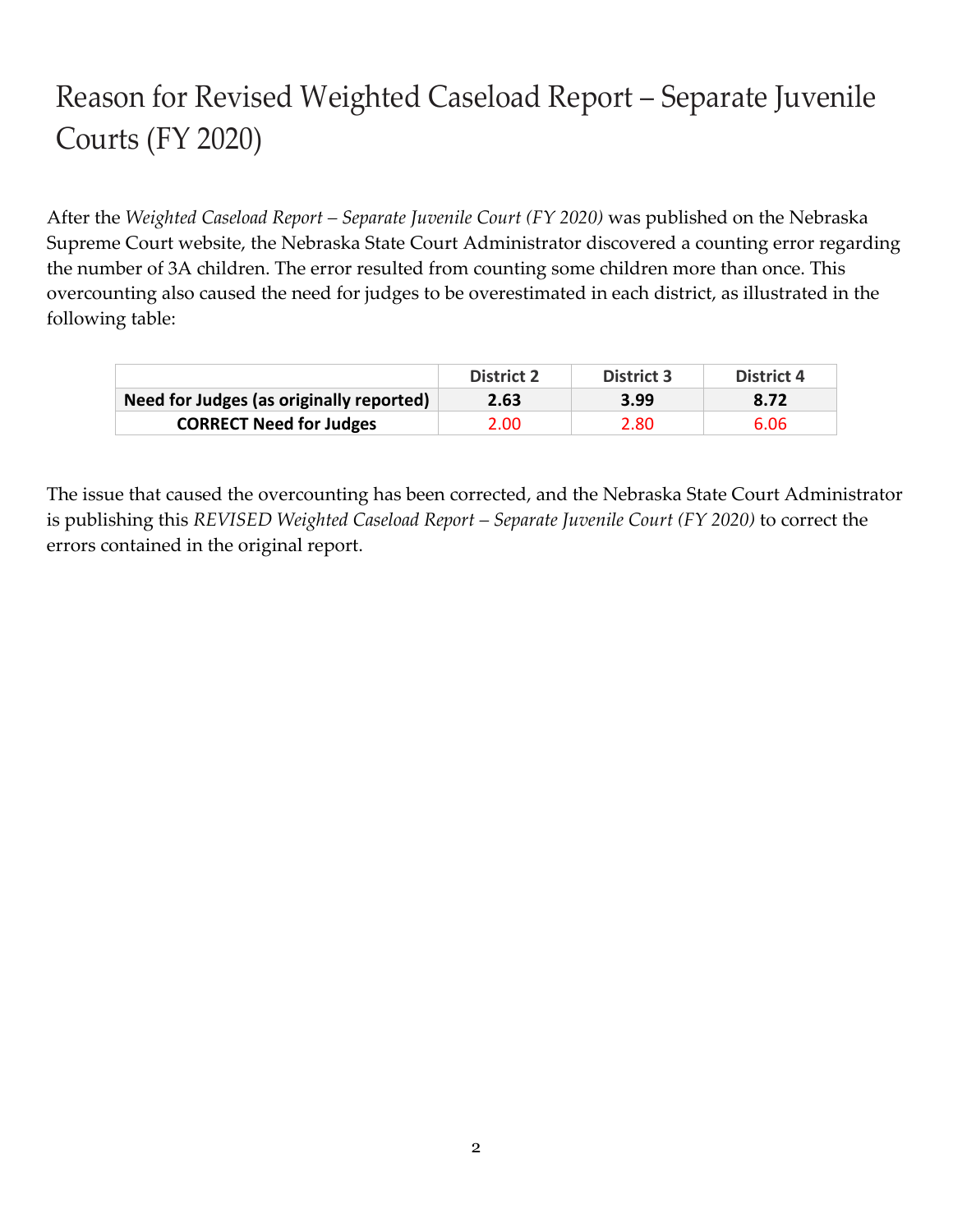# Nebraska County Courts Weighted Caseload Report

Nebraska has a separate juvenile court in Douglas, Sarpy, and Lancaster counties. Pursuant to Neb. Rev. Stat. § 43-2,119, the Legislature determines the number of separate juvenile court judges who serve in counties which have established a separate juvenile court. An objective assessment of judicial workload allows informed decisions about district boundaries and the number of judges needed to timely resolve the cases in each of the counties that has a separate juvenile court.

To assist in evaluating judicial workloads, Neb. Rev. Stat. § 24-1007(1) requires the Nebraska Administrative Office of the Courts and Probation (AOCP) to compile judicial workload statistics based on caseload numbers weighted by category of case. These weighted caseload statistics are used by the Judicial Branch, the Judicial Resources Commission, and the Legislature to evaluate judicial need, and guide decisions and recommendations on how best to allocate judicial resources across the state.

To ensure the validity, uniformity and accuracy of the AOCP's judicial workload statistics, a statewide judicial time study was conducted in 2019-2020 under the direction and leadership of the National Center for State Courts. For a full description of the judicial time study and the recommended weighting methodology and standards, see *Nebraska Judicial Workload Assessment Final Report* (October 2020) on the Nebraska Supreme Court Website. Because this Weighted Caseload Report utilizes the methodology and standards from the 2020 workload assessment, direct comparison to archived reports is not recommended.

No quantitative judicial workload assessment method, including the weighted caseload method, can determine the exact number of judges needed within each separate juvenile court. But weighted caseload statistics can approximate the number of judges needed to handle the current caseload in the separate juvenile courts. When weighted caseload statistics are examined in conjunction with other important influencing factors it provides an objective and standardized way to assess judicial need and to fairly allocate judicial resources among the separate juvenile courts.



**Corey R. Steel | Nebraska State Court Administrator Nebraska Supreme Court Administrative Office of the Courts & Probation**

Rm. 1213 State Capitol | P.O. Box 98910 | Lincoln, NE 68509 T 402.471.3730 | F 402.471.2197 [www.supremecourt.ne.gov](http://www.supremecourt.ne.gov/)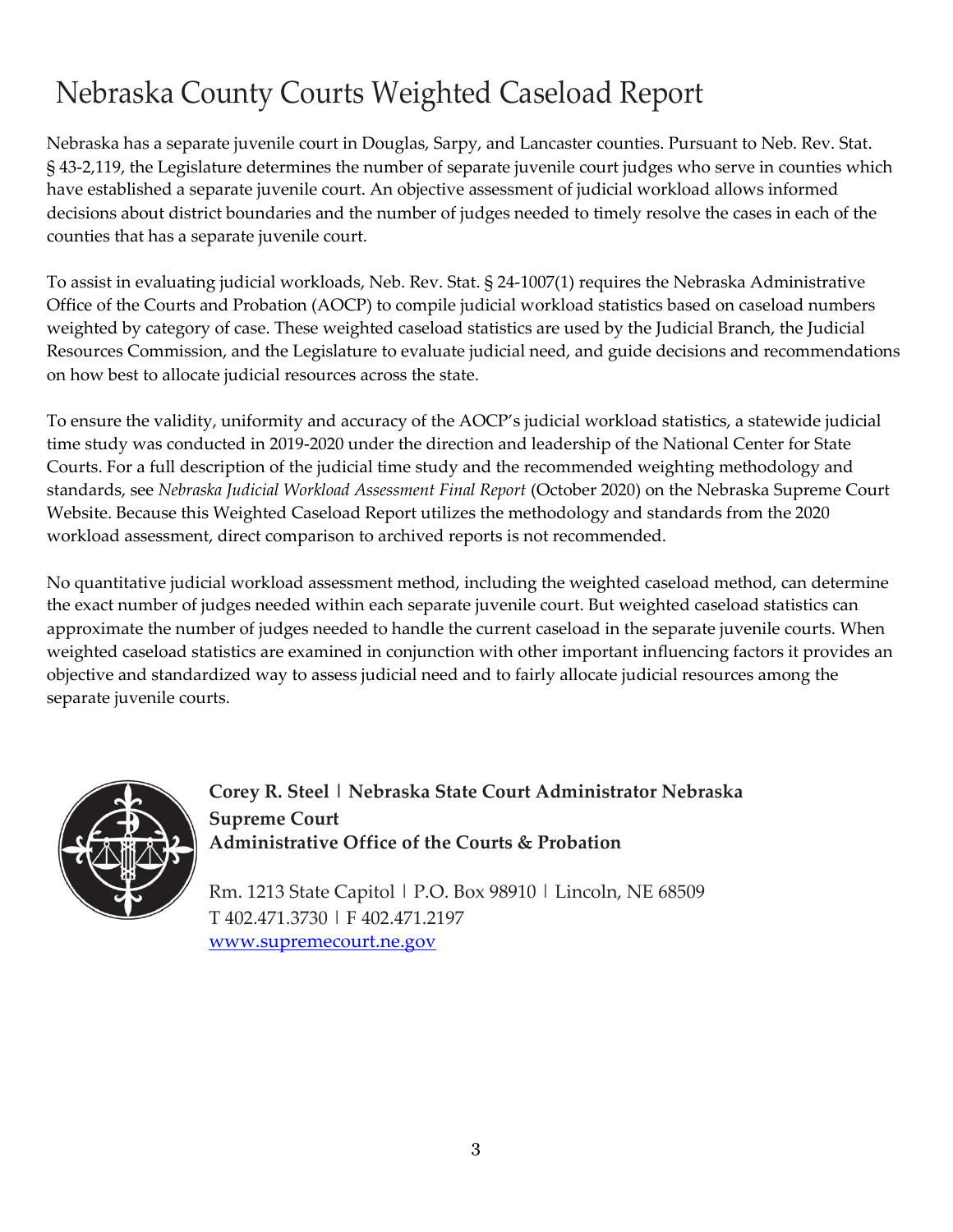# Weighted Caseload Report Separate Juvenile Courts

| <b>Judicial Need Metrics</b> | Sarpy | Lancaster Douglas Total |      |       |
|------------------------------|-------|-------------------------|------|-------|
| Total need for judges        | 2.00  | 2.80                    | 6.06 | 10.86 |
| Current number of judges     |       |                         |      |       |
| Workload per judge           | 1.00  | 0.70                    | 1.01 | 0.91  |

Predicted judicial resources need by county Judges of the Separate Juvenile Courts



### **Sarpy County - 2nd District**

Gendler (Cass County Juvenile Cases) O'Neal (Otoe County Juvenile Cases)

### **Lancaster County - 3rd District**

Heideman Porter Ryder Vacant

### **Douglas County - 4th District**

Brown Daniels Kahler Kelly Schuchman Stevens